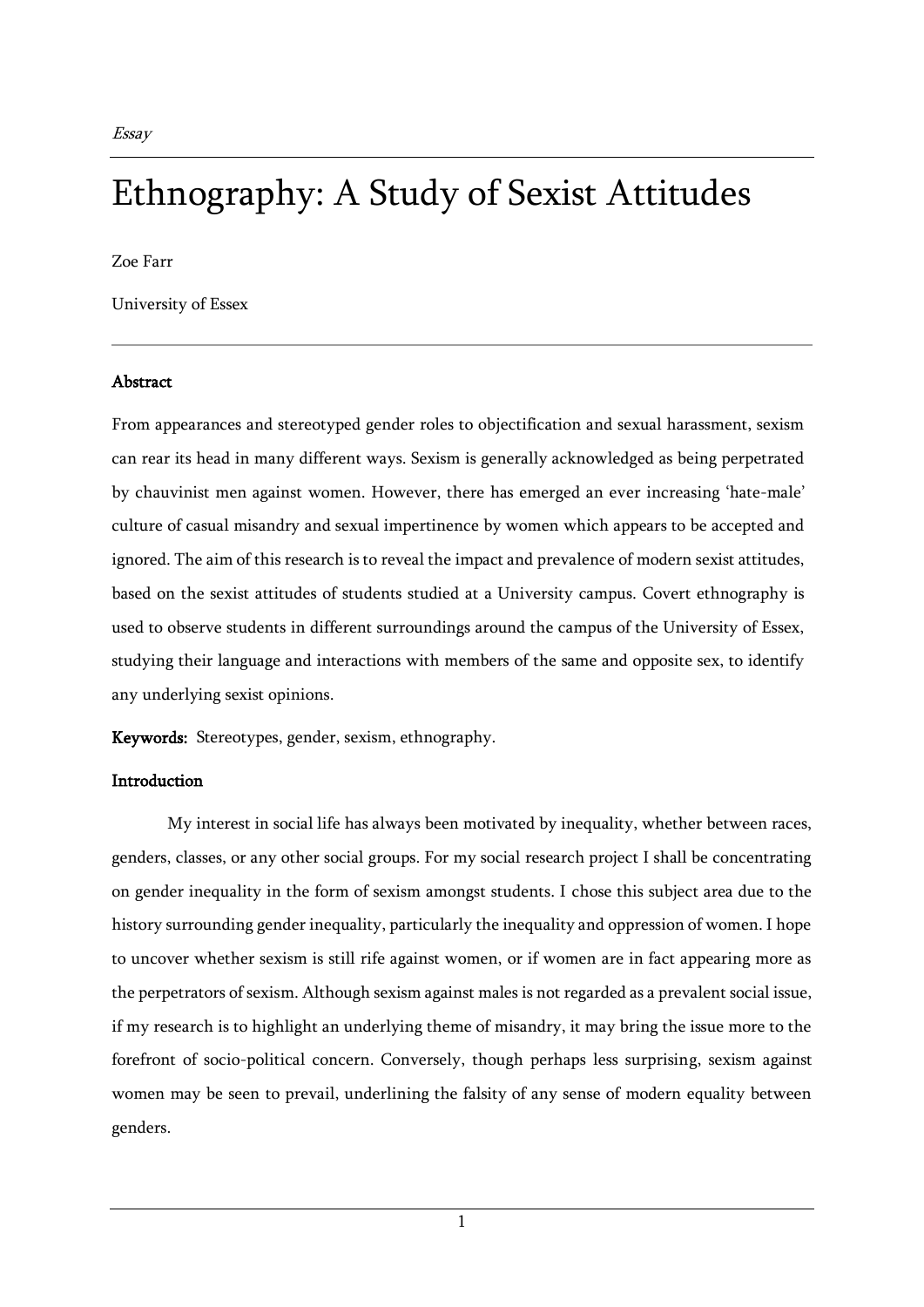#### Literature Review

Before examining sexism between the genders, 'gender' as a concept must be scrutinized. The term 'gender' is socially constructed, as are the gender roles and expectations associated with it. Garrett (1987, p. vii) outlines this idea: 'whether you are born male or female will be of major consequence for all aspects of your life: for the expectations others in society will have of you, for your treatment by other people, and for your own behaviour.' The social construction of gender and the corresponding characteristics typically associated with the identity of male or female function as a foundation for sexism and gender discrimination, as any refusal to adopt gender specific characteristics or crossing the boundaries of gender roles will often result in a negative societal reaction. Eagly et al. (2004) highlight how stereotypical gender roles are presented in the media. Women are often portrayed as 'unambitious and emotional', 'subservient', and 'domestic' (Eagly et al., 2004, p. 109), whilst conversely, 'men are often shown pursuing careers of high status' and 'exercising control over events' (Eagly et al., 2004, p. 109). Sue Askew (1988) claims that males are also oppressed by society's 'gender roles'. The dominant view of men 'represents them as being tough, strong, aggressive, independent, brave, sexually active, rational, intelligent, and so on' (Askew, 1988, p. 2), and 'these stereotypes are obviously damaging and prevent young men from developing their full potential' (Askew, 1988, p. 3). However, the dominant view of women could not be more different, sharing many stereotypical characteristics often associated with children, such as 'vulnerable, weak, frightened, stupid, dependent and immature' (Askew, 1988, pp. 2-3). Askew (1988, p. 3) claims that young men are not only confused and oppressed by their ideological gender characteristics instilled in them during socialization, but that 'they are also internalising extremely negative images of girls and women', instilling a view of women as subordinates from an early age.

Feminism tackles the social and political oppression of women in society. The foundation of feminist theory is that society is patriarchal and women are oppressed within it (Fulcher and Scott, 2007). Gersoni-Stavn (1974) claims that we are indoctrinated during socialization to believe that men are the elite, and the most important gender. She says that women gain a negative selfimage from hearing everything referred to in masculine terms, for example job titles ending in "man" e.g. fireman, policeman (Gersoni-Stavn, 1974, p. 3). Feminists highlight many ways in which women are oppressed. Controversial feminist Germaine Greer uses the beauty industry as an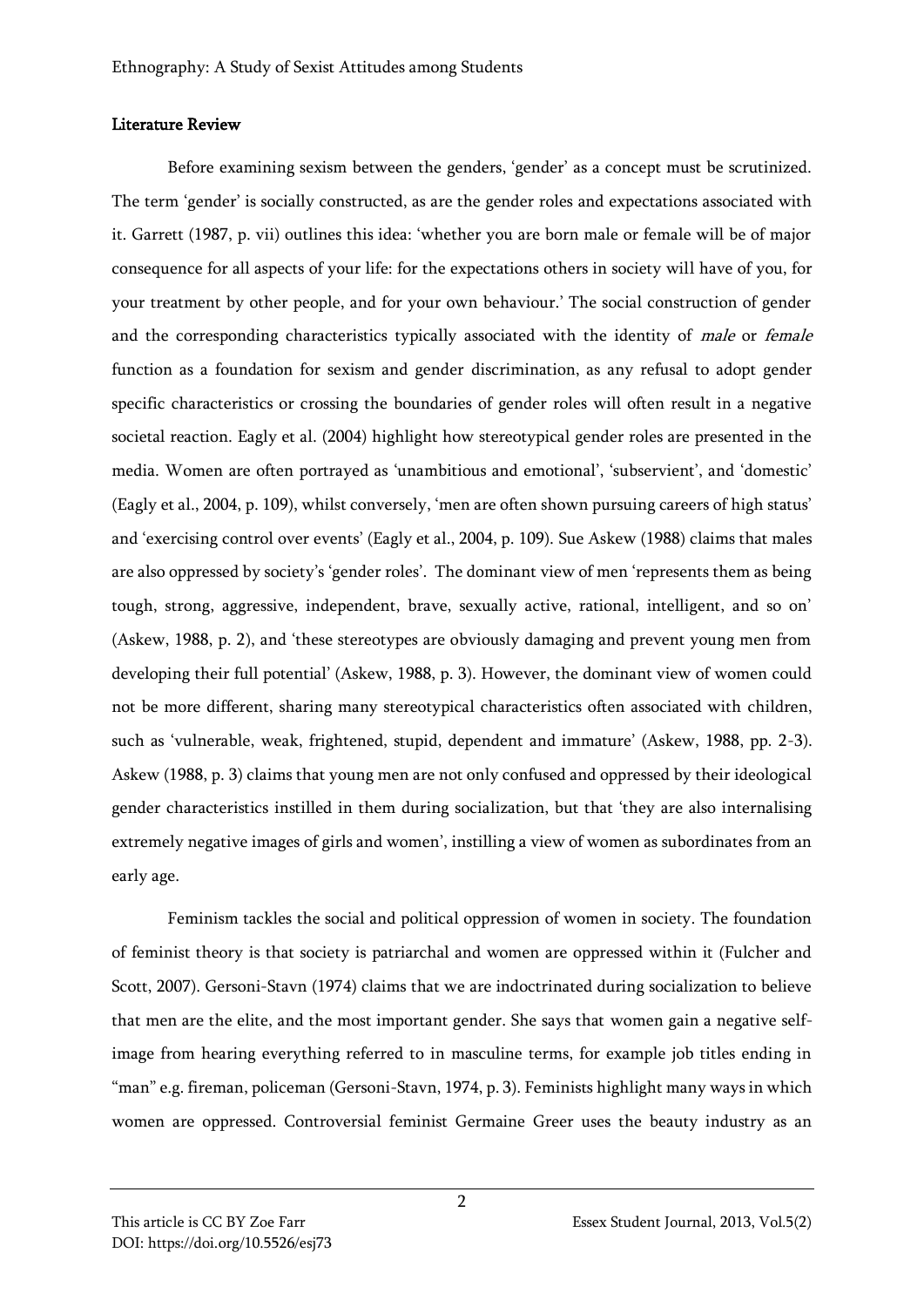example of a modern method of oppression, claiming that 'conditions that practically all women "suffer from" are spoken of as unsightly and abnormal, to make women feel that parts of their bodies, perhaps their whole bodies, are defective and should be worked on.' (Greer, 2000, p. 25)

Conversely, Nathanson and Young (2001) claim that while misogyny is now almost universally unacceptable, misandry is generally considered morally acceptable, and the projection of women as superior to men is reflected in many aspects of popular culture, such as in film and television. Anthony Synnott (2009, p. 135) alleges that men 'have been widely demonized and vilified over the last 50 years', resulting in misandry, 'the anger towards, and the hatred, fear and contempt of men'. He claims that misandry has become institutionalized, hidden by a veil of humour that disguises the underlying contempt, and is present in advertising, books, coffee mugs, and many other articles (Synnott, 2009).

A more political aspect of my research is the struggles of women and progress in the form of social policy throughout history. For years women have fought for equal rights, resulting in the introduction of social policy such as the Equal Pay Act in 1970, implemented 'to prevent discrimination, as regards terms and conditions of employment, between men and women' (legislation.gov.uk, 1970). However, there has been considerable dispute surrounding this, and it is widely argued that women are still not receiving equal rights, but that the inequality is now simply disguised. The general issue of sexism can also be examined using C. Wright Mills' The Sociological Imagination, which considers social problems in terms of whether they are a personal trouble or a public issue (Mills, 1959). Sexism meets both these classifications, in terms of personal experiences of sexism, and sexism as an issue in wider society, both socially and politically. The current literature makes certain assertions, primarily that sexism towards women is still highly prevalent despite advancements in feminism and the implementation of certain regulations, such as the Equal Pay Act. There are also claims of extensive perpetration of sexism towards men, which is often overlooked and widely accepted. I have conducted an ethnographic study in order to either discover more evidence to substantiate these claims, or to establish whether these claims do in fact correspond to reality.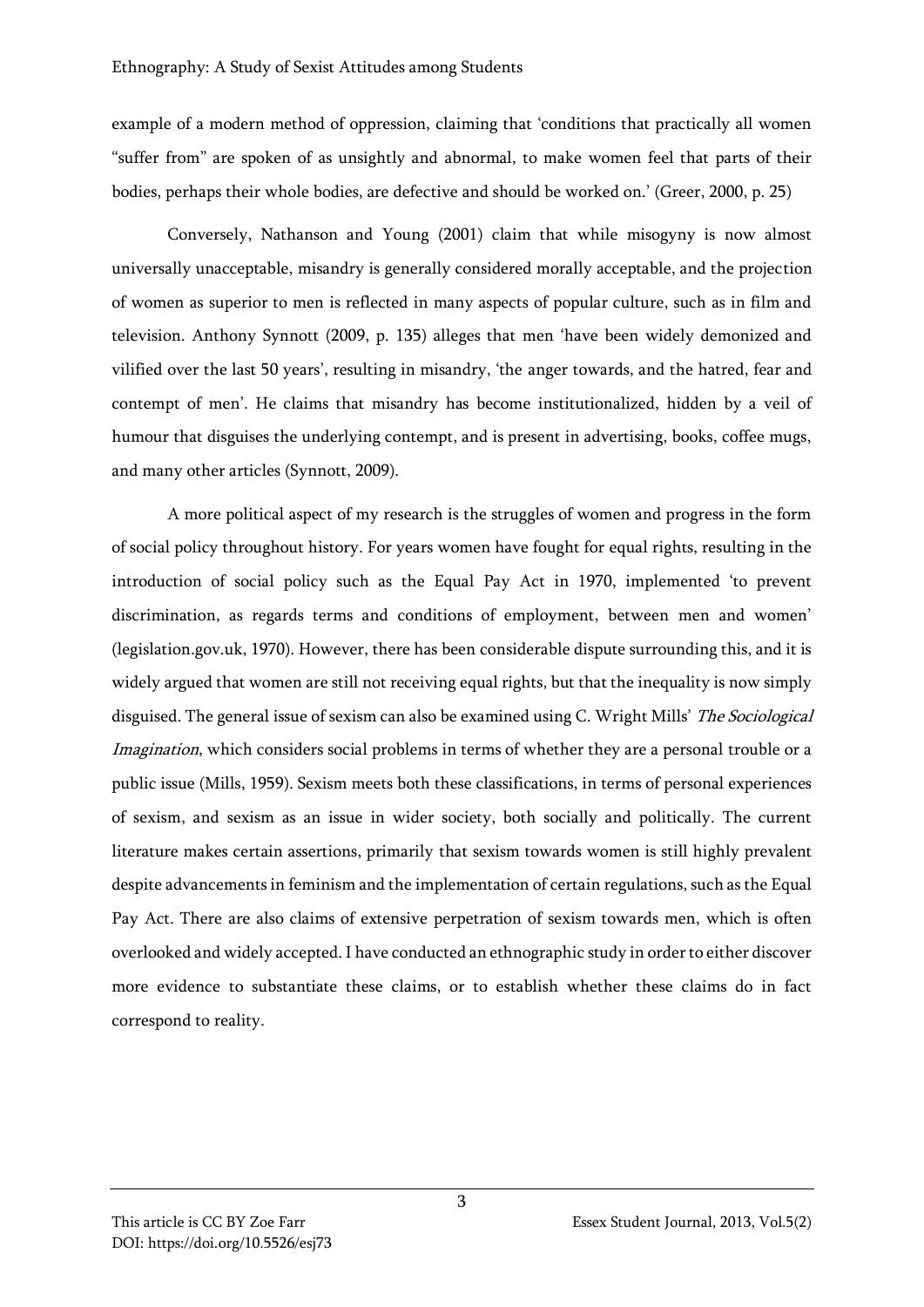#### Methodological reflections

Walliman (2006, p. 131) defines ethnography as 'the immersion of the researcher into the social setting for an extended period in order to observe, question, listen and experience the situation in order to gain an understanding of processes and meanings'. Ethnography involves the researcher engaging with their research subjects in their day-to-day lives, collecting data over a period of time in different forms including photographs, although essentially in the form of participant observation. It can be conducted either covertly (the researcher conceals the aim of his presence) or overtly (researcher is transparent about their research).

The ethnographic method is drawn from the interpretivist perspective and uses qualitative data. Interpretivism is 'predicated upon the view that a strategy is required which respects the differences between people and the objects of natural sciences and therefore requires the social scientist to grasp the subjective meaning of social action' (Bryman, 2008, p. 16). In contrast to the empirical scientific method of positivism, interpretivism aims to reveal the deeper meanings behind actions. I am studying the prominence of sexism in the discourse of students, and so it is necessary to study this qualitatively to collect detailed information in context, and uncover the deeper connotations of this attitude. Thus I am using the covert ethnographic method in order to observe students in their everyday surroundings and gain an insight into their overall attitude. Ethnography also contains some aspects of the naturalist approach, which takes into account the use of facial expressions and body language in interpreting the meanings behind language (Weiten et al., 2011).

I am conducting my ethnography covertly. If I informed the participants of the purpose of my research, their 'natural' behaviour would alter as a result. Sexist attitudes may be concealed in light of my presence in order to prevent themselves from being seen as socially undesirable. If I was to use methods from the positivist approach for my topic, such as the structured interview method instead of the ethnographic method, the data would lack validity. For example, using the interview method is more standardised and thus reliable, but lacks the depth and context of ethnography, and so provides superficial answers without the aid of the wider context. Other qualitative methods would be more appropriate alternatives, such as unstructured interviewing, but this also lacks the validity gained from the context of actions and from observing people in a more natural setting. Non-participant observation could be used to observe participants in their natural environment,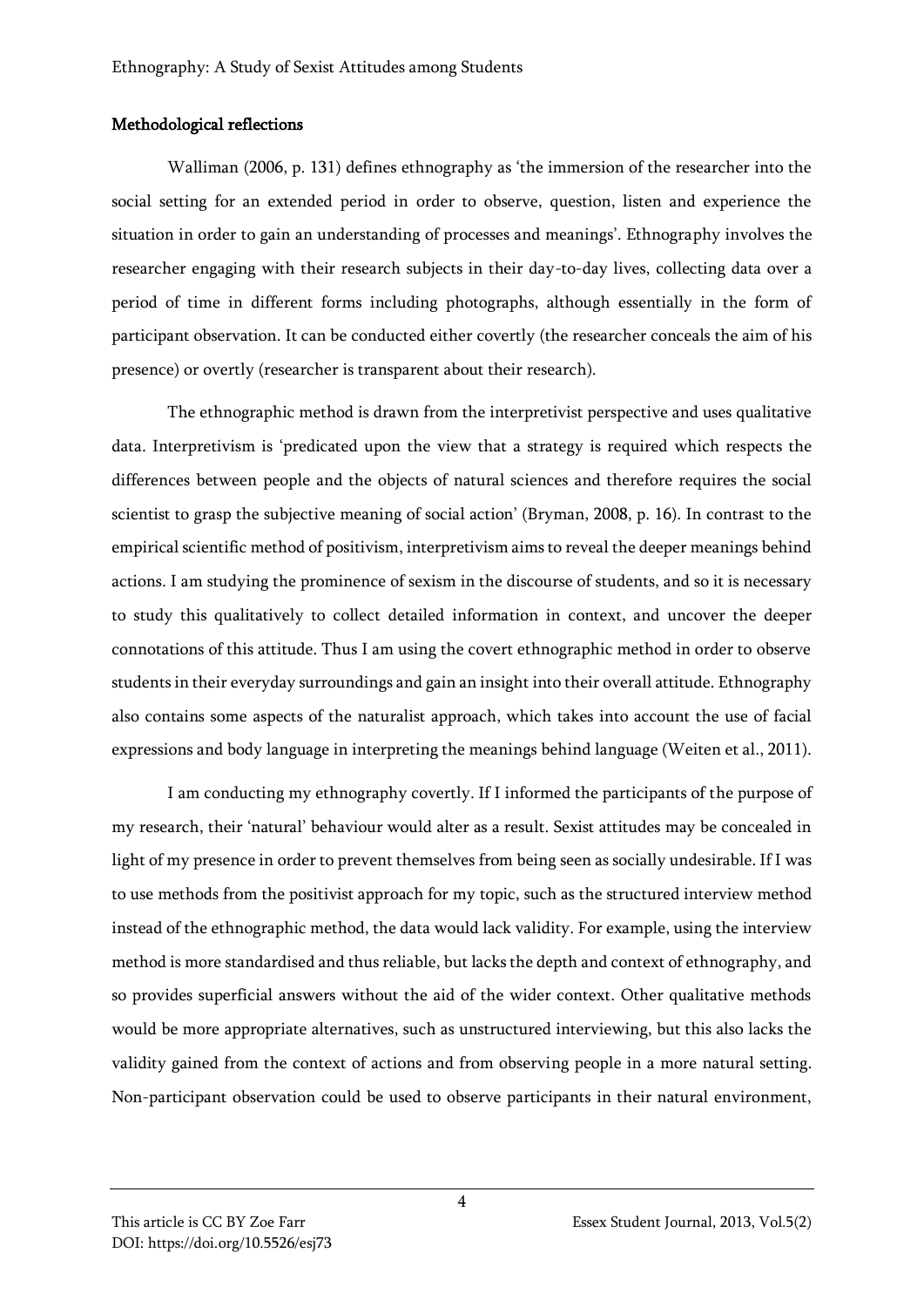but this again would be lacking the depth and understanding gained from immersing yourself within the participants.

Every method of social research carries its own difficulties and flaws. As ethnography largely relies on the researcher's analysis and interpretation of data, reflexivity is essential to avoid a biased outcome. To be 'reflexive' is to be able to keep research objective and free from these personal values and beliefs, and the inability to do so can result in the erroneous construction of artificial social data which epitomizes the perspective of the researcher. I must be aware of my own biases so I can better reflect on my data and identify potential prejudices. The nature of the ethnographic method also carries the risk of the researcher 'going native'. 'Going native means that we become immersed so fully in our fieldwork or with our subjects that we become acculturated, and our identity is enmeshed with the culture we study' (Thomas, 1993, p. 48). Broadly speaking, we lose objectivity and our views are changed by becoming too involved with the subjects of our study. This is particularly relevant with my research as I am researching subjects in a social group I am already a part of (students). Also, it can be difficult to provoke people to talk about certain relevant topics related to your research without arousing suspicion or revealing your aim when operating covertly. A further obvious methodological issue is the ethical concern of the use of deception in carrying out ethnography covertly. Although this can be avoided by using the overt methodology, I believe that the increased validity obtained by using the covert method outweighs the ethical issues associated with deception. By operating surreptitiously, individuals will not modify their behaviour as they might if I was open about my research, allowing me to observe natural behaviour and thus increasing validity. Lastly, although the ethnographic approach is rich in validity, it can often be low in reliability and generalisability, as the small group of people being studied may not be representative of the wider relevant population. Overall, taking into account methodological issues, I am satisfied that the covert ethnographic method is most appropriate for my research topic.

I obtained the observations on which I base this paper during day-to-day life on the University campus, engaging with my subjects as a fellow student. First and foremost, I studied students with whom I already had some form of relationship in order to experience interactions at close range, using these relationships to join conversations with other unknown students through association, although I did observe some behaviour from the side lines. I also immersed myself in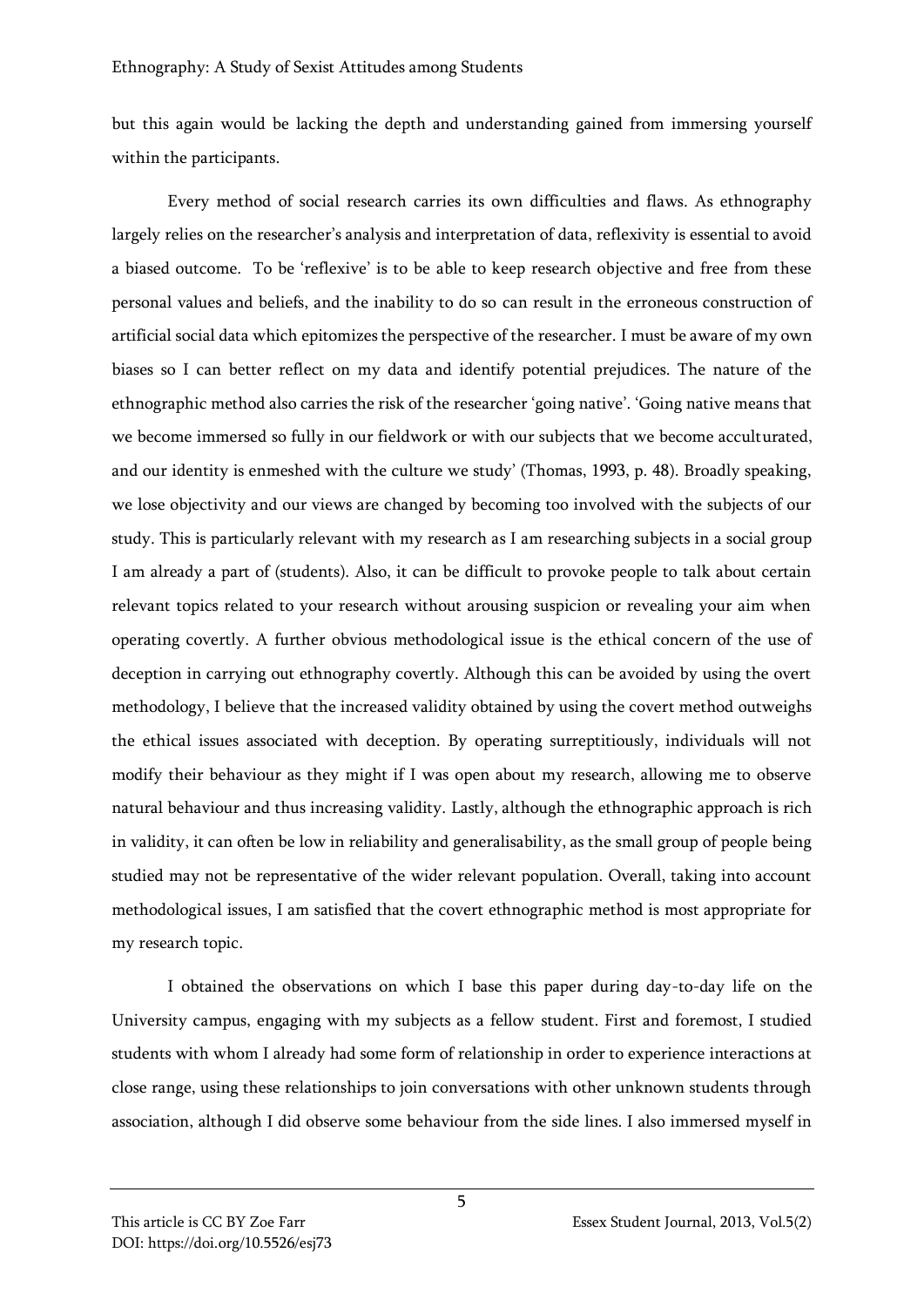other wider social situations to attain a more comprehensive set of observations, in settings such as the SU bar or night club Sub Zero where I was easily able to observe a range of behaviours. I carried a notepad with me at all times, using it to make discrete notes after a relevant observation, which was easily done clandestinely given the common nature of note-taking and reading in a university setting. However I did have to postpone this until later in Sub Zero or in the evening at the SU bar as the activity would have stood out as unusual on these occasions. My analysis was based on my own interpretations, coupled with examination of previous research on the topic. I used my field notes to reconstruct the situations and conversations I observed, from which I was able to discern the relevant sections, that is, those which included displays of sexist attitudes or were otherwise related to sexist attitudes among students. I then analysed these pieces in conjunction with an examination of previous research on the topic, from which I was able to reach my findings.

#### Findings

Sexism from males to females took a variety of forms. One example I encountered was a discussion about women's rights which had a strong underlying sexist theme, with one male claiming that 'men will always be dominant', meeting the topic of women's rights with humour and derision. The disparagement of the subject of women's rights in this example suggests that the progress made in terms of women's rights has not made a significant impact, or is not taken seriously. Even with legislation, equality is down to the wider attitudes of society, and true equality cannot be achieved unless it is supported in the attitudes of wider society. I observed more examples of blatant sexual impropriety towards females in the form of the sexual objectification of women when two maintenance workers hounded a young woman. After spotting an attractive young woman, one of the two men shouted something at her which I can only assume was sexually orientated (I could not make out exactly what was said), before laughing between themselves. Gilmore (2001, p. 9) claims that 'misogyny is close to being universal'. Currie and Raoul (1992) claim that misogyny is not only hatred of women, but also a fear of them. Human beings fear the unknown, and 'for thousands of years woman has been "The Unknown" to man'. Men have therefore feared women, and their fear has frequently taken the form of male domination over the minds and bodies of the women in their societies' (1992, p. 38). Johnson (2005, p. 64) claims that misogyny has taught women to 'hate their own femaleness, an example of internalized oppression',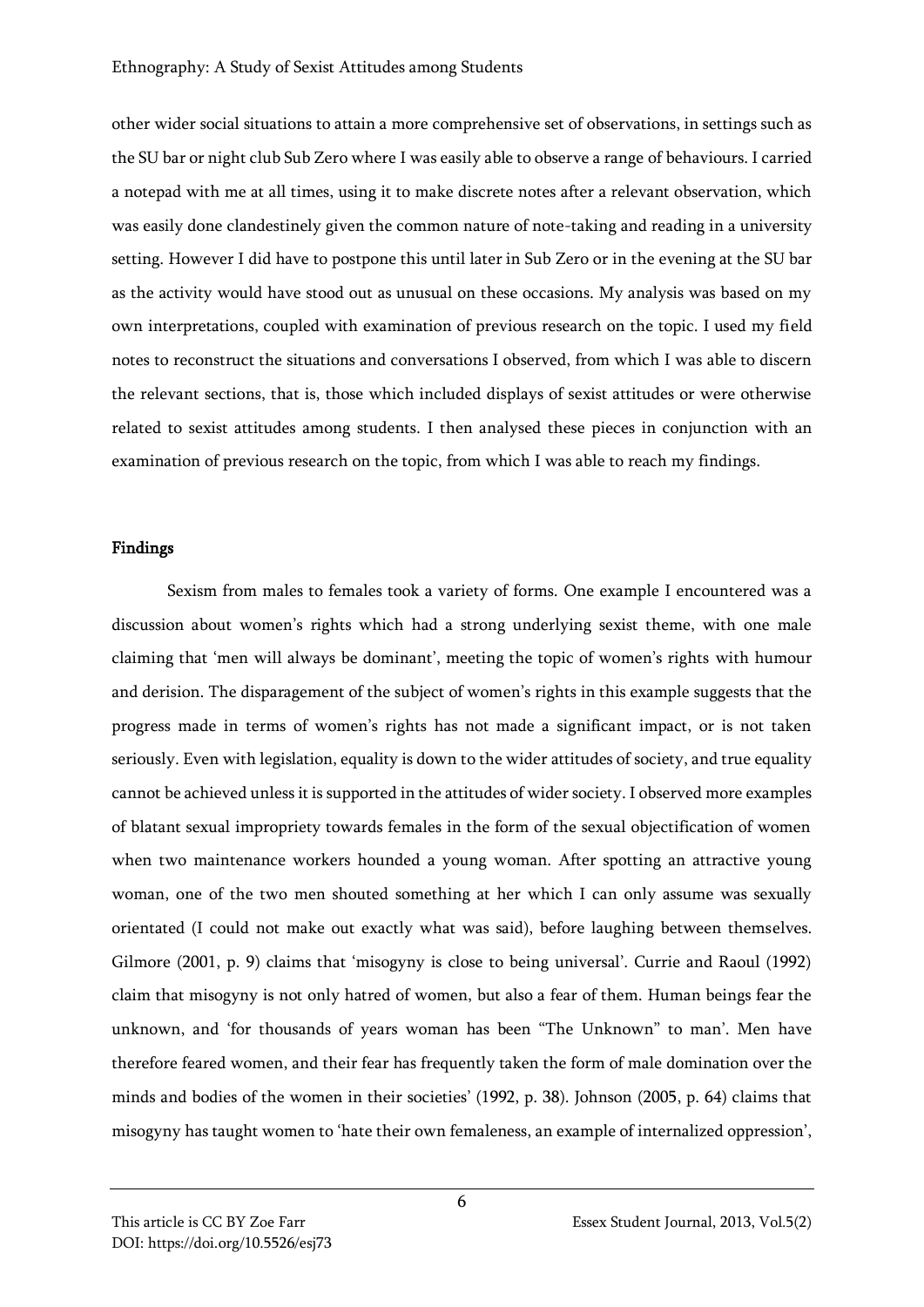which goes some way to explain why women appear to persecute their own gender, as with discrimination towards female sexual practices, explored below. Patriarchy and the accompanying misogyny has become ingrained in the female brain to the extent that we now employ selfregulation of ourselves and other females in order to remain faithful to the patriarchal ideology (Johnson, 2005).

However, I also found examples of females displaying the same kind of sexually suggestive behaviour towards men. When I observed two girls discussing a male in a sexually evocative manner, this exposed the fact that it is not just men who sexually objectify women; though whilst a man would often be reprimanded for this kind of behaviour, women are not judged. This highlights the inconsistency between the social acceptability of sexually suggestive behaviour between the sexes. Had a man voiced the same opinion of a female, he would likely be accused of chauvinism and sexual harassment. Another example of the inconsistency between the social expectations and tolerability of the genders was the parallelism in sexually beleaguering behaviour from both males and females, and the contrasting reactions they received. When a male referred to a girl as a 'Piece of skirt', it was met with disdain. However, when girls pestered a male in a sexual manner, it was met with jest and with no sign of disapproval. This discrepancy between the genders can be explained by the gendered assumptions about the underlying intentions of such sexual behaviour. As women are customarily physically weaker than men, they are seen to pose no real physical threat, and thus their intentions are assumed to be innocuous. Men, on the other hand, are often presumed to have more sinister intentions because of their physical capabilities. Media representations of strange men as sexual predators or potential attackers produce a ubiquitous fear of men as dangerous. 'The attention the media give crime and violence teaches women to fear, and continually reinforces those lessons through frequent portrayals of violence against women' (Gordon and Riger, 1991, p. 67) giving 'misleading impressions of both the crime and how it might be dealt with' (Gordon and Riger, 1991, p. 132). Thus obvious displays of sexual interest towards females can be interpreted as threatening, whereas women are viewed as harmless in this sense. Nathanson and Young (2006, p. i) claim that men have been demonized in modern society, and due to this we now all have 'perceptions of evils or inadequacies that characterize all men'. Many people 'fervently believe that hatred toward men should be regarded as a legitimate exception to the general rule against hatred to other groups' (Nathanson and Young, 2006, p. x), echoed in one conversation I observed of girls collectively labelling men as 'perverts' and dickheads'. They argue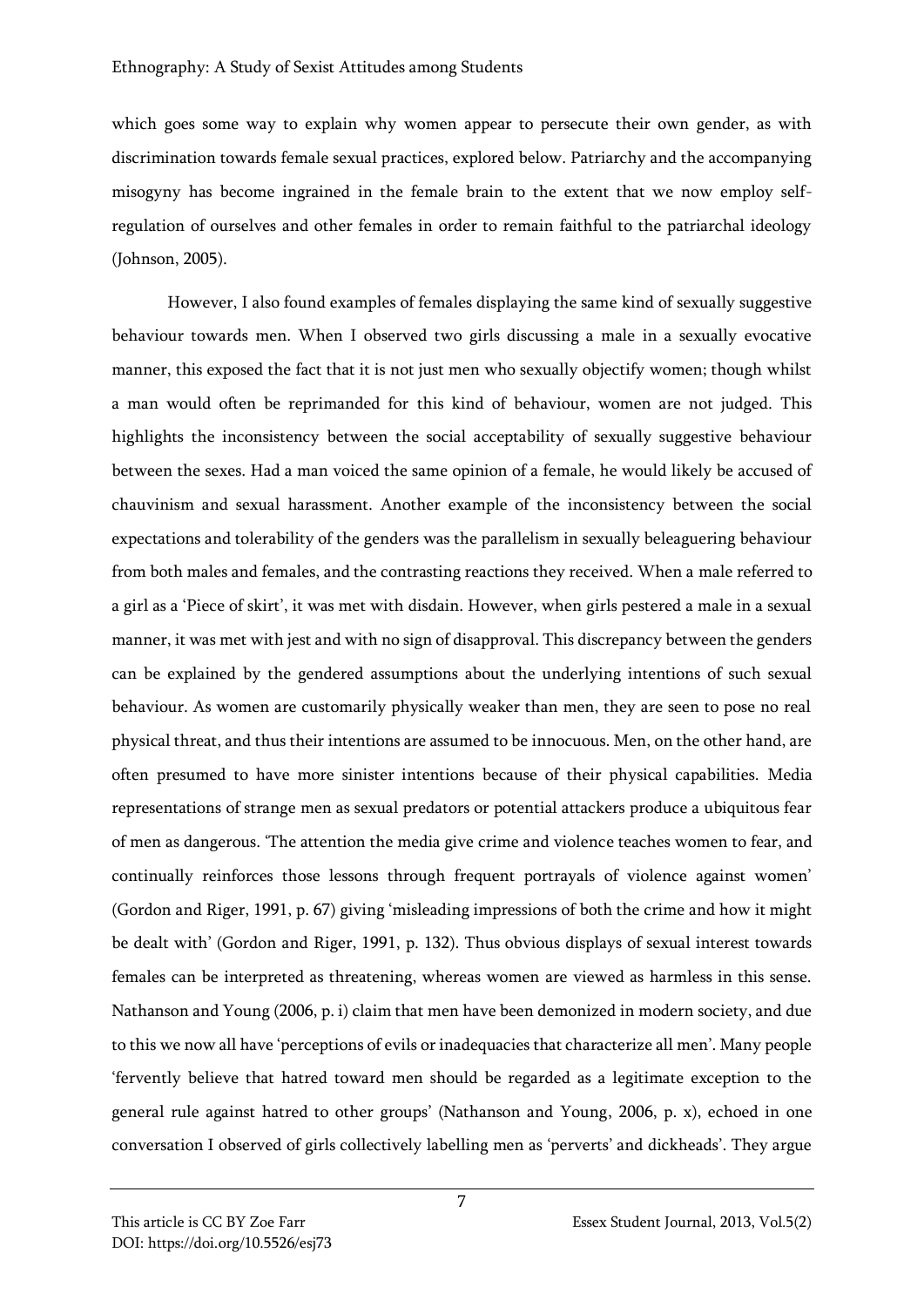that misandry, or 'viriphobia' (Gilmore, 2001, p. 12), often goes unnoticed, as the common assumption is that men have all the power, and therefore 'are immune to all serious harm' (Nathanson and Young, 2006, p. x).

The observation I was most shocked by was the lack of appreciation or interest shown by three females to a round of drinks bought for them in the Student Union bar. By freely accepting the drinks and then proceeding to disregard the man who bought them without so much as a thank you, what message were the girls conveying? I also bore witness to what appeared to be a genuine display of chivalry when a male student gave up his coat for a cold female on a night out, for which he received little appreciation. By rejecting the notion that a free drink obliges them to stay and effectively be 'bought', were the girls providing a display of women's independence, or simply taking for granted the males affability, expecting such generosity as a given in modern wooing? Or was it in fact an example of casual misandry? The act of buying the round of drinks can be explained as modern chivalry, in which case my observation offers a useful insight into why chivalry seems to be a thing of the past. However, even in the 21<sup>st</sup> century, where freedom of expression and liberation from archaic gender roles has emancipated women from housewife duties and acknowledged them as equal members of the workplace, females pursuing males still appears to carry a certain stigma. If women now expect and demand the chase of men, displays of genuine chivalry become superfluous. It may also be the case that modern women are adopting the feminist view of chivalry as a display of male superiority and thus rejecting it accordingly. Chivalry can be viewed as demeaning and patronizing in an era where women are supposed to be equal to men in all spheres of life, and feminists argue that chivalry 'presumes women's weaknesses, inferiority, and a need to rely upon men' (Carroll, 2003, p. 88), viewing chivalry in traditional courtship as 'particularly abhorrent' (Lukas, 2006, p. 8). 'The implication of allowing men to assume the financial burden associated with courtship was that men were essentially "buying time" with the woman or that the woman was for sale' (Lukas, 2006, p. 8).

Even with the progress made by feminist movements, males and females are judged completely differently in terms of their sexual practices, made evident by the conversation between students about a particular female's promiscuity in which she was labelled as a 'slag' without similar consideration of the men involved. What I find especially poignant is that women do not dispute this assumption either, but in fact largely encourage it. By calling other females degrading names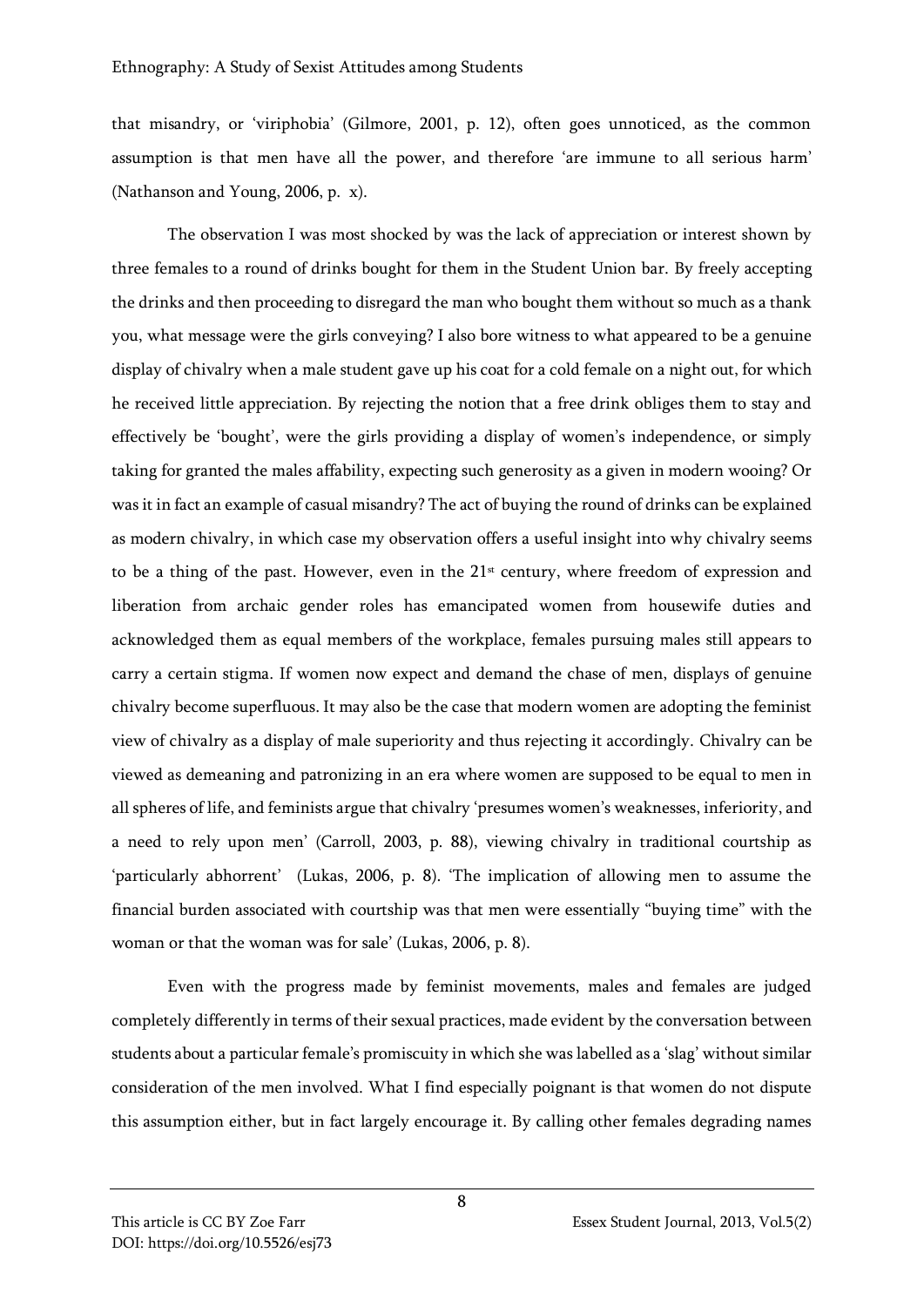like 'slut', women are essentially oppressing themselves, and invalidating the progress made by feminist movements. Martino and Pallotta-Chiarolli (2005, p. 135) uncovered the 'slut/stud dichotomy', which is the antagonistic labelling of males and females according to their sexual practices<sup>1</sup>. Marianne Hester (1992, p. 40) draws on the work of Shulasmith Firestone to explain that the repression of women's sexuality is 'controlled socially in the interests of men'. Marysol Asencio's ethnographic work on the sexuality of Puerto Rican Youth highlights the discrepancy between attitudes of female and male promiscuity. Males who had many sexual partners were reacted to positively, whilst female promiscuity was condemned, or even viewed as 'abnormal' (Asencio, 2002, p. 38). Women are also expected to bear the majority of the responsibility when it comes to contraception (Valenti, 2008).<sup>2</sup>

### Conclusion

I uncovered examples of sexism from both genders, but found that whilst sexism against women was generally considered distasteful, (although it was discussed with amusement between groups of males on many occasions), sexism against men was received with little or no contention. However, it is possible that I was not able to observe the true extent of male sexism because the males observed may have altered their behaviour around me because I am female. I found that when females displayed sexual objectification of men, I almost overlooked it, whereas I was very aware of male examples. It has drawn my attention to the fact that sexism seems to be tolerated differently between the sexes. I believe the discrepancy in tolerance lies in history coupled with threats of modernization. With the widespread awareness of the threat of rape to women, whether disproportionate or not, the fear of malicious intent in male attention makes sexism, and sexual impropriety in particular, especially objectionable. The struggles of women over the past 100 years

<sup>&</sup>lt;sup>1</sup> Valenti (2008, p. 15) provides further evidence of the disparate views of male and female sexuality, claiming that the word 'slut' controls women through shame and humiliation, and girls who have a variety of sexual partners are labelled as 'sluts', while boys are 'studs', or 'players'.

<sup>&</sup>lt;sup>2</sup> Due to space limitations not all observations could be studied in full, but a particularly striking observation was made regarding sexist behaviour in an educational context. Female students were disproportionately selected to answer questions over males, suggesting an expectation gap in the abilities of male and female students. Previous research has proposed an institutionalised higher expectation of males than females (Weiner, 2011) and thus I may have observed the females being given a perceived 'chance'. See also Tauber (1997), Weiner (2011), and Moore and Johnson (1983) for more on sexism in education.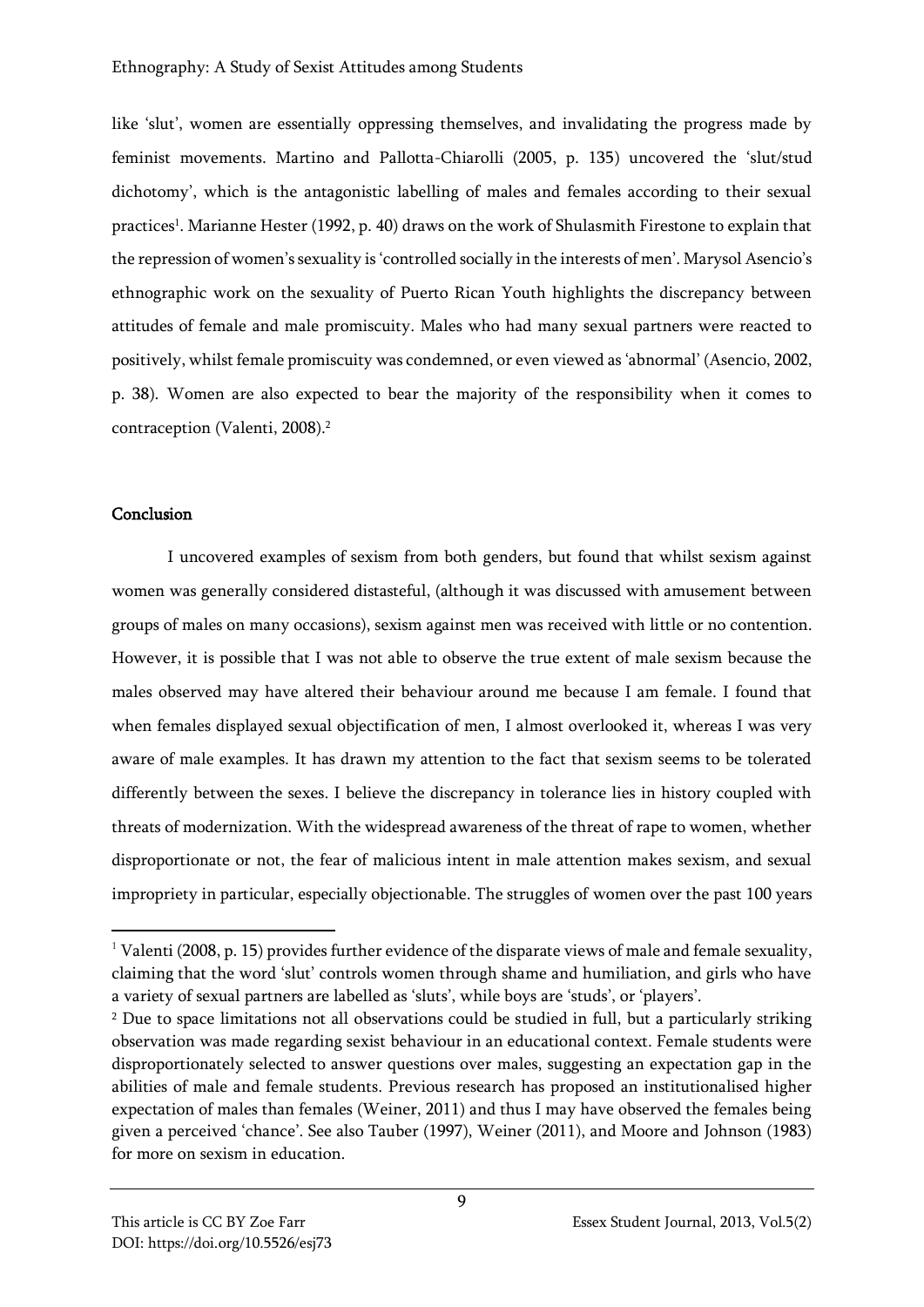and the discrimination endured makes the topic particularly sensitive, as is the case with racism, although the suffering endured during colonialism was evidently more severe. The point, however, is that both subjects are not considered topics of joviality due to their past persecution and maltreatment. Although the prevalence of sexism towards males appears comparable to that towards females, it does not condone the alleged underlying theme of misogyny in everyday life. With many sociologists theorizing that patriarchal oppression still exists, but is hidden behind deceptive laws and regulations, the progress made by feminist movements is fundamentally a sham, created in order to present a mythical picture of equality and maintain cooperation.

## References

Asencio, M. (2002). Sex and Sexuality among New York's Puerto Rican Youth. London: Lynne Rienner Publishers.

Askew, S. (1998). *Boys Don't Cry: Boys and Sexism in Education*. Milton Keynes: Open University Press.

Atkinson, P. (2007). Handbook of ethnography. London: Sage.

Benokraitis, N. (1997). Subtle Sexism: Current Practice and Prospects for Change. London: Sage.

Bryman, A. (2008). Social Research Methods. Oxford: Oxford University Press.

Carroll, B. (2003). American Masculinities: A Historical Encyclopedia. New York: Moschovitis Group.

Currie, D. and Raoul, V. (1992). The Anatomy of Gender: Women's Struggle for the Body. Ontario: Carleton University Press.

Eagly, A., Beall, A., and Sternberg, R. (2004). The Psychology of Gender. New York: Guilford Press.

Fulcher, J. and Scott, J. (2007). Sociology. 3rd ed. Oxford: Oxford University Press.

Garrett, S. (1987). Gender. London: Tavistock Publications Ltd.

Gerrish, K. and Lacey, A. (2010). *The Research Process in Nursing*. Sussex: John Wiley & Sons Ltd.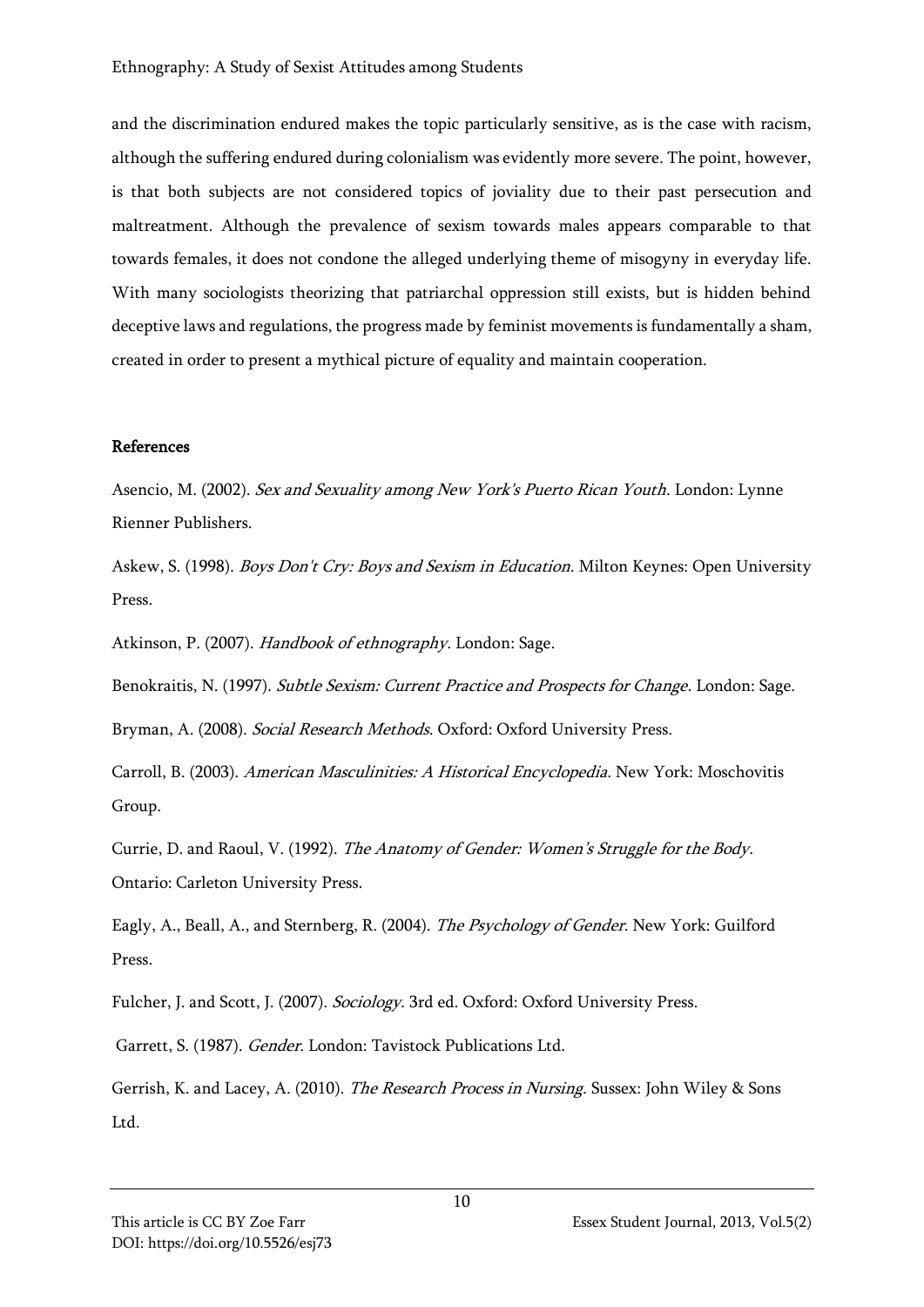Gersoni-Stavn, D. (1974). Sexism and Youth. New York: R.R. Bowker Company.

Gilmore, D. (2001). *Misogyny: The Male Malady*. Philadelphia: University of Pennsylvania Press. Gordon, M. and Riger, S. (1991). The Female Fear: The Social Cost of Rape. New York: Free Press. Greer, G. (2000). The Whole Woman. New York: Anchor Books.

Hammersley, M. and Atkinson, P. (1983). Ethnography: Principles in Practice. London: Taylor & Francis.

Hammersley, M. and Atkinson, P. (2007). Ethnography: Principles in Practice. 3rd ed. London: Routledge.

Hester, M. (1992). Lewd Women and Wicked Witches: A Study of the Dynamics of Male Domination. London: Routledge.

Hughes, J. A. et al. (1993). *Ethnography for System Design: A Guide*. Paper presented at *COMIC*, Computing Department, Lancaster University, UK, (n.d.).

Johnson, A. (2005). The Gender Knot: Unravelling our Patriarchal Legacy. Philadelphia: Temple University Press.

Legislation.gov.uk (1970). Equal Pay Act 1970. [online] Available at:

<http://www.legislation.gov.uk/ukpga/1970/41> [Accessed 4 November 2011].

Lukas, C. (2006). The Politically Incorrect Guide to Women, Sex, and Feminism. Washington: Regnery Publishing.

Martino, W. and Pallotta-Chiarolli, M. (2005). Being normal is the only way to be: Adolescent perspectives on gender and school. Sydney: University of New South Wales Press.

Mills, C. W. (1959). The Sociological Imagination. Oxford: Oxford University Press.

Moore, H. and Johnson, D. (1983). A Reexamination of Elementary School Teacher Expectations: Evidence of Sex and Ethnic Segmentation. Social Science Quarterly, 64(3), pp. 460-75.

Nathanson, P. and Young, K. (2001). Spreading Misandry: The Teaching of Contempt for Men in Popular Culture. Montreal: McGill-Queen's University Press.